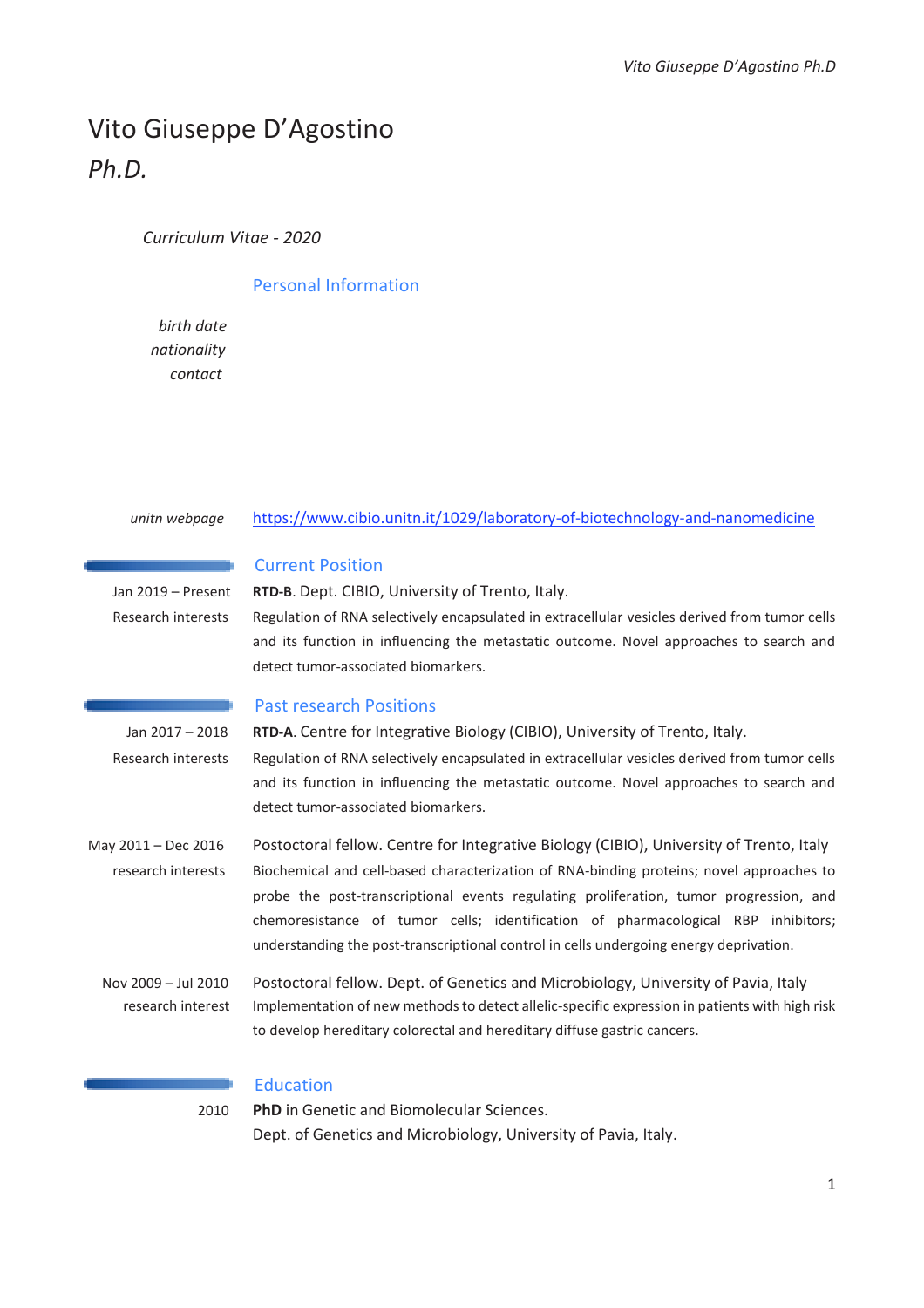Dissertation: "Functional analysis of mutant MUTYH proteins associated with familial adenomatous polyposis".

- 2007 **Master Degree** in Cellular and Molecular Biology. Dept. of Biomedical Sciences, University of Catania, Italy. Dissertation: "Systems' Biology: molecular evolution of the apoptotic machinery".
- 2004 **Bachelor Degree** in Life Sciences. Dept. of Animal Biology, University of Catania, Italy. Dissertation: "Infantile leukemia: chromosomal translocations and gene position in interphase nuclei".

#### ASN

- 2018 Abilitazione Scientifica Nazionale Seconda Fascia 05/F1 BIOLOGIA APPLICATA (2018-2024).
- 2018 Abilitazione Scientifica Nazionale Seconda Fascia 05/E3 BIOCHIMICA CLINICA E BIOLOGIA MOLECOLARE CLINICA (2018-2024).

### Awards

12th Jan 2017 **Fondazione Pezcoller**/**Marcello Marchi** "per giovani ricercatori" (2017-2020) Studio sull'aggressività dei tumori solidi

### Abroad experiences

- Oct-Dec 2008 **Travel fellowship** awarded by Scientific Cooperation Exchange Program ("Progetto Vigoni – 2008"). Institute of Pathology, Munich GSF Institute of Nehuerberg, Germany. advisors dr. N. Pellegata – GN. Ranzani Oct-Feb 2011 **Visiting scientist** in the laboratory of Tumor Biology and Genetics. Centre Hospitalier Universitaire Vaudois (CHUV), Lausanne, Switzerland.
	- PI dr. M. Hegi

Responsibility of Reserach Grants

| $2019 - 2021$ | CARITRO - Biomedicina di Precisione.                                                                                                                                                                              |
|---------------|-------------------------------------------------------------------------------------------------------------------------------------------------------------------------------------------------------------------|
|               | Title of the project: "Detecting tumor-derived extracellular vesicles from liquid biopsy".                                                                                                                        |
| $2019 - 2022$ | <b>MIUR-PRIN 2017.</b>                                                                                                                                                                                            |
|               | Title of the project: "The interplay between the RNA/protein quality control system and<br>exosomes as a spreading mechanism in amyotrophic lateral sclerosis".                                                   |
| $2018 - 2020$ | Ministero della Salute - Bando Ricerca Finalizzata 2016 (GR-2016-02361552).<br>Title of the project: ""Extracellular vesicles RNA: role in Amyotrophic Lateral Sclerosis patients<br>profiling and pathogenesis". |
| $2018 - 2019$ | MIUR 2017-2018 – Finanziamento annuale individuale delle attività di ricerca di base.                                                                                                                             |

#### Patents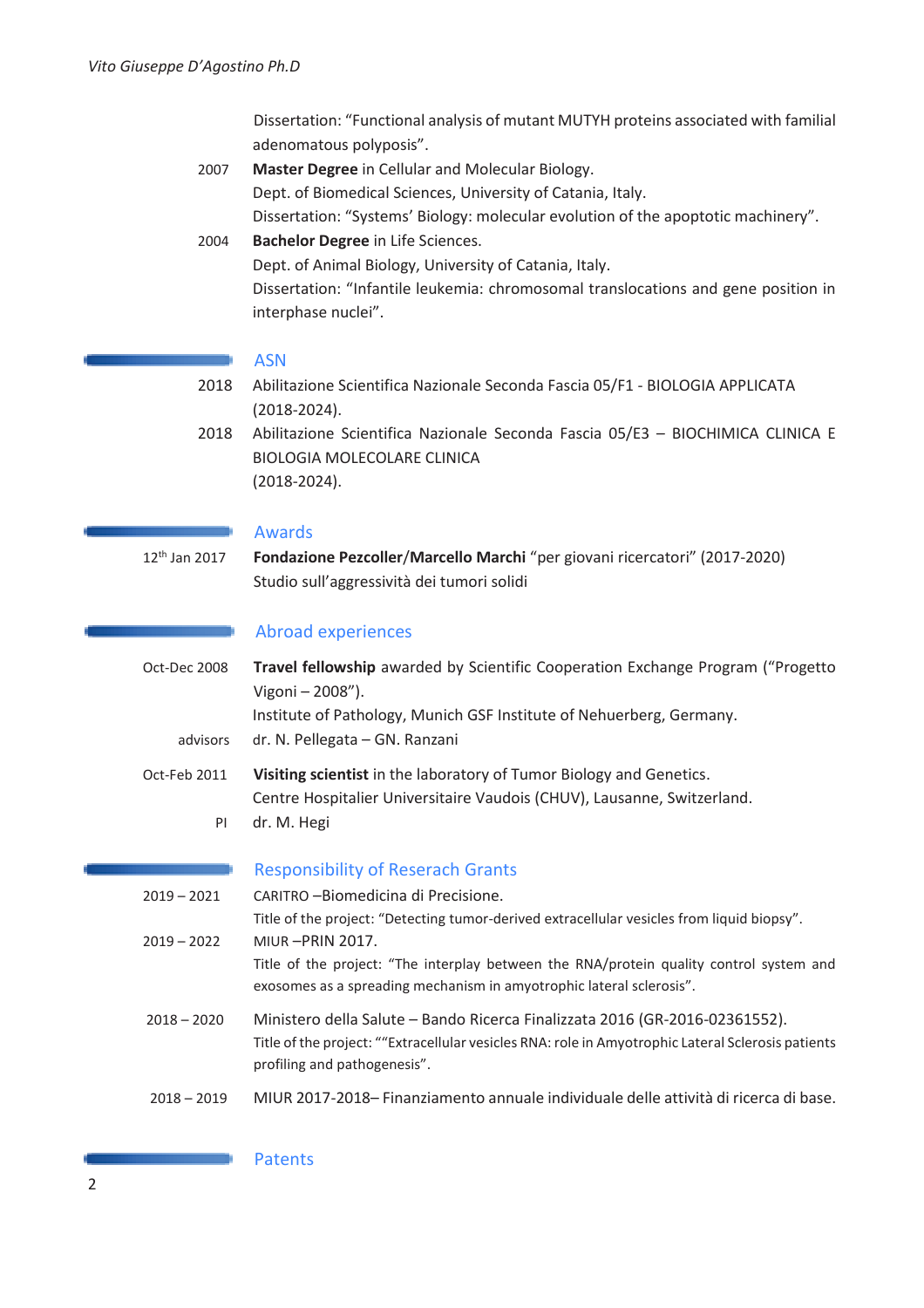14<sup>th</sup> Jun 2016 "Nuovi derivati aza-tanshinonici, procedimento per la loro preparazione e loro uso in terapia".

Protocol number: 102016000061247. PCT extended.

19th Dec 2017 "Metodo per l'isolamento di vescicole extracellulari da materiale biologico.". Protocol number: 102017000146281. PCT extended.

#### PhD students

- 2019-Present Project title: "*Identification of modulators of extracellular vesicles' secretion upon interfering with RNA-binding proteins". Dr. Jessica Corsi*
- 2019-Present Project title: "*Engineering ex vivo extracellular vesicles to produce nanocarriers with selective anti-cancer activity." Dr. Elena Gurrieri*
- 2019-Present Project title: "*Systematic characterization of EV-content according to cell source and type of stress". Dr. Fabrizio Fabbiano* 
	- 2016-2019 Project title: *"Exploiting extracellular vesicles for ultrasensitive detection of cancer biomarkers from liquid biopsies". Dr. Michela Notarangelo*
	- 2015-2019 Project title: *"Targeting HuR to decipher its post-transcriptional function". Dr. Isabelle Bonomo*
	- 2013-2018 Project title: *"Efficacy of the NAMPT inhibitor FK866 in inducing translational arrest in different solid tumors". Dr. Natthakan Thongon*
	- 2012-2017 Project title*: "*Molecular effects of the NAMPT inhibitor FK866 on leukemia cells*". Dr. Chiara Zucal*
	- 2014-2017 *Project title: "post-transcriptional modulation of TNF mRNA by the natural compounds tanshinones". Dr. Preet Lal*

#### Supervisor or Advisor of Bachelor and Master student's

- AA 2017/2018 University of Trento. Thesis title: "*Effetto dello stress cellulare indotto da chemioterapici sulla produzione e rilascio di vescicole extracellulari*". **Supervisor** of LT student.
- AA 2013/2014 University of Trento. Thesis title: "*Effetti sull'espressione del trascritto di TNFalpha tramite induzione farmacologica di HuR*". Advisor of LT student.
- AA 2011/2012 University of Trento. Thesis title: "*Utilizzo di saggi reporter in luminescenza per lo studio di interazioni proteiche*". Advisor of LT student.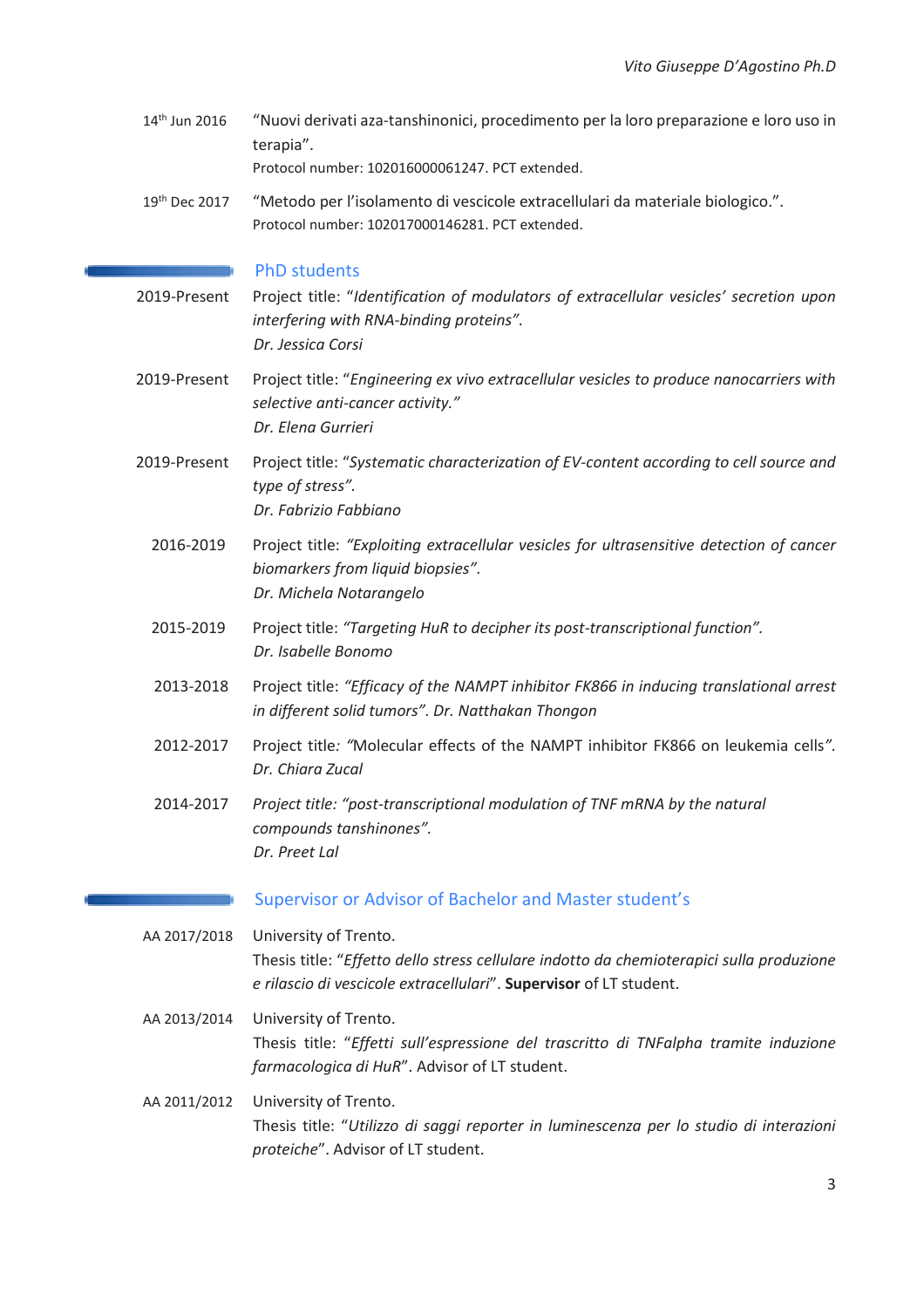- AA 2012/2013 University of Trento. Thesis title: "*Valutazione dell'interazione tra le RNA-binding protein RALY e HuR/ELAVL1 in cellule HEK-293T in condizioni di stress cellulari*". Advisor of LT student. AA 2012/2013 University of Trento. Thesis title: "*Caratterizzazione dell'effetto di regolazione post-trascrizionale di un nuovo inibitore della proteina HuR/ELAVL1 sull'mRNA del TNF-α*". Advisor of LT student.
- AA 2008/2009 University of Pavia. Thesis title: "*Ricerca di alterazioni genetiche in carcinomi del colon retto mediante MLPA*". Advisor of Master student
- AA 2007/2008 University of Pavia. Thesis title: "*Caratterizzazione di estese delezioni del gene APC nella poliposi adenomatosa familiare*". Advisor of Master student

## Teaching activity

2017-Present University of Trento: Biotecnologie cellulari e microbiche I modulo: biotecnologie cellulari. Biologia molecolare della cellula II. Biotecnologie farmaceutiche. Molecular Biology of the cell.

Please click here for syllabi details:

https://webapps.unitn.it/du/it/Persona/PER0084163/Didattica

#### International Meetings (oral presentations as invited speaker)

- May 2020 8th Annual Diagnostics Innovation Summit. "Rapid nickel-based isolation of extracellular vesicles for multidimensional liquid biopsy tests". Lisbon, Portugal.
- Nov 2019 First EvIta Symposium. "Quantitative assessment of RNA targets on NBI-isolated EVs from the blood of mCRC patients". Palermo, Italy.
- Oct 2019 XIX Congresso Nazionale AIBG. "Quantitative assessment of RNA and protein targets on NBIisolated EVs from the blood of mCRC patients". Milan, Italy.
- Jun 2019 Interplay between RNA-binding proteins and non-coding RNAs. "Tanshinone mimics: A new class of HuR modulators". Pavia, Italy.
- Sep 2016 58th Annual Meeting of the Italian Cancer Society. "Exploiting AlphaScreen technology to target protein-RNA interactions". Verona, Italy.
- Nov 2013 PerkinElmer Seminar and Workshop: from in vitro to in vivo molecular interaction studies. "A novel high-throughput biochemical assay to explore potential RBPs inhibitors". Barcelona, Spain.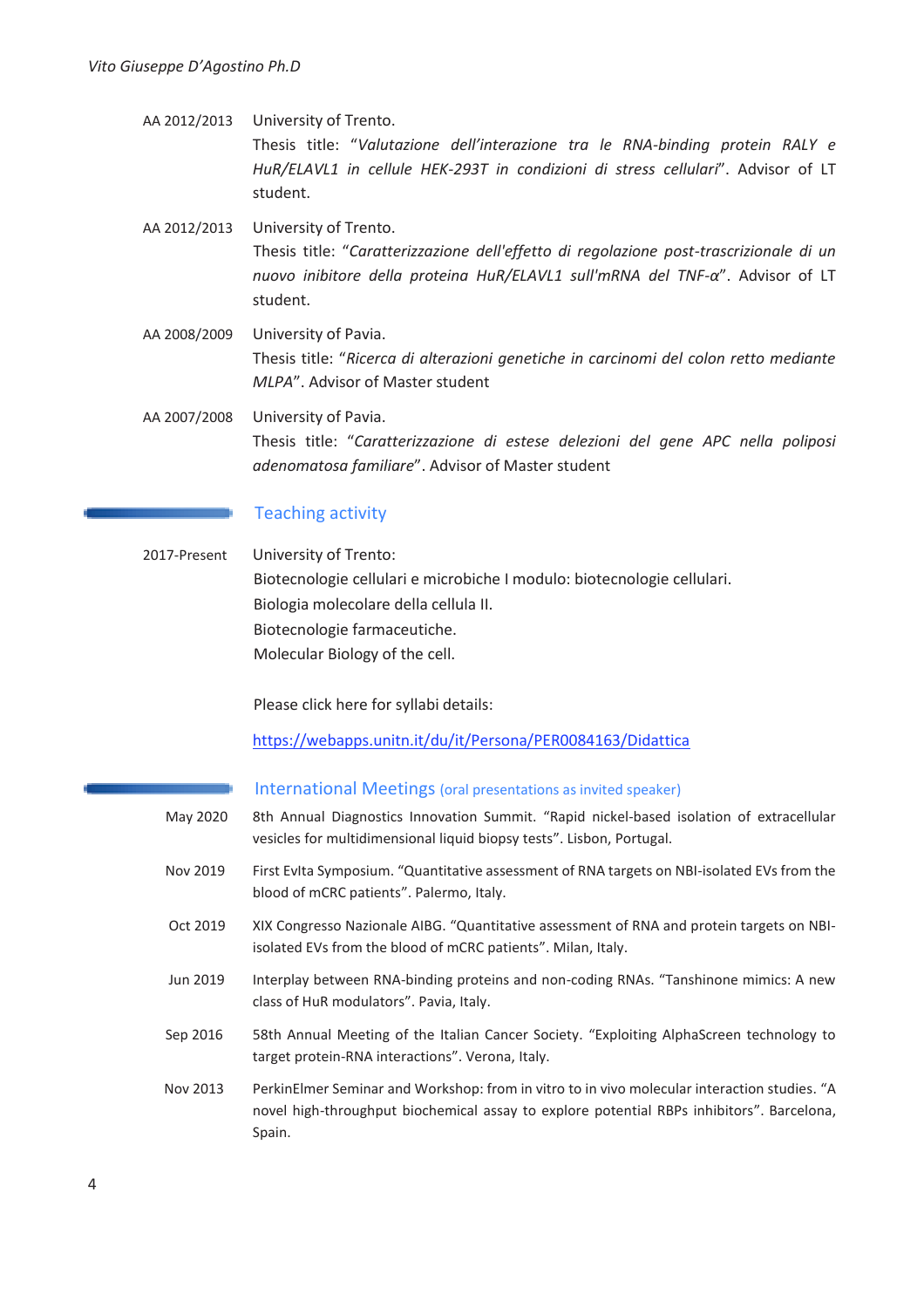Jun 2009 Second Erling Seeberg Symposium on DNA repair. "Functional properties of variant MUTYH proteins associated with familial adenomatous polyposis". Alesund-Geiranger, Norway.

#### Publications (chronological order)

- 2020 Notarangelo M, Ferrara D, Potrich C, Lunelli L, Vanzetti L, Provenzani A, Basso M, Quattrone A, D'Agostino VG. Rapid Nickel-based Isolation of Extracellular Vesicles from Different Biological Fluids. **BioProtocol**, Feb 2020.
- 2019 Notarangelo M, Zucal C, Modelska A, Pesce I, Scarduelli G, Potrich C, Lunelli L, Pederzolli C, Pavan P, la Marca G, Pasini L, Ulivi P, Beltran H, Demichelis F, Provenzani A, Quattrone A, D'Agostino VG. Fast and ultrasensitive detection of cancer biomarkers by isolation of polydisperse extracellular vesicles from blood. **EbioMedicine***.*  2019 May.
- 2019 Mandrioli J, Crippa V, Cereda C, Bonetto V, Zucchi E, Gessani A, Ceroni M, Chio A, D'Amico R, Monsurrò MR, Riva N, Sabatelli M, Silani V, Simone IL, Sorarù G, Provenzani A, D'Agostino VG, Carra S, Poletti A. Proteostasis and ALS: protocol for a phase II, randomised, double-blind, placebo-controlled, multicentre clinical trial for colchicine in ALS (Co-ALS). **BMJ Open**. 2019 May
- 2019 D'Agostino VG, Sighel D, Zucal C, Bonomo I, Micaelli M, Lolli G, Provenzani A, Quattrone A, Adami V. Screening approaches for targeting ribonucleoprotein complexes: a new dimension for drug discovery. **SLAS Discovery**. 2019 Mar.
- 2019 Pisapia L, Hamilton R, D'Agostino V, Barba P, Strazzullo M, Provenzani A, Gianfrani C, Del Pozzo G. Tristetraprolin/ZFP36 regulates the turnover of autoimmune-associated HLA-DQ mRNAs. **Cells**. 2019 Dec
- 2018 Tebaldi T, Zuccotti P, Peroni D, Köhn M, Gasperini L, Potrich V, Bonazza V, Dudnakova T, Rossi A, Sanguinetti G, Conti L, Macchi P, D'Agostino V, Viero G, Tollervey D, Hüttelmaier S, Quattrone A. HuD Is a Neural Translation Enhancer Acting on mTORC1-Responsive Genes and Counteracted by the Y3 Small Non-coding RNA. **Mol Cell**. 2018 Jul 19
- 2018 Dalle Vedove A, Spiliotopoulos D, D'Agostino VG, Marchand JR, Unzue A, Nevado C, Lolli G, Caflisch A. Structural Analysis of Small-Molecule Binding to the BAZ2A and BAZ2B Bromodomains. **ChemMedChem**. 2018 May 17.
- 2018 Thongon N, Zucal C, D'Agostino VG, Tebaldi T, Ravera S, Zamporlini F, Piacente F, Moschoi R, Raffaelli N, Quattrone A, Nencioni A, Peyron JF, Provenzani A. Cancer cell metabolic plasticity allows resistance to NAMPT inhibition but invariably induces dependence on LDHA. **Cancer Metab.** 2018 Mar 8.
- 2018 Manzoni L, Zucal C, Di Maio D, D'Agostino VG, Thongon N, Bonomo I, Lal P, Miceli M, Baj V, Brambilla M, Cerofolini L, Elezgarai S, Biasini E, Luchinat C, Novellino E, Fragai M, Marinelli L, Provenzani A, Seneci P.Interfering with HuR-RNA Interaction: Design, Synthesis and Biological Characterization of Tanshinone Mimics as Novel, Effective HuR Inhibitors. **J Med Chem.** 2018 Jan 9.
- 2017 Lal P, Cerofolini L, D'Agostino VG, Zucal C, Fuccio C, Bonomo I, Dassi E, Giuntini S, Di Maio D, Vishwakarma V, Preet R, Williams SN, Fairlamb MS, Munk R, Lehrmann E, Abdelmohsen K, Elezgarai SR, Luchinat C, Novellino E, Quattrone A, Biasini E, Manzoni L, Gorospe M, Dixon DA, Seneci P, Marinelli L, Fragai M, Provenzani A. Regulation of HuR structure and function by dihydrotanshinone-I. **Nucleic Acids Res**. 2017 Sep 19;45(16):9514- 9527.
- 2016 Bono S, Lulli M, D'Agostino VG, Di Gesualdo F, Loffredo R, Cipolleschi MG, Provenzani A, Rovida E, Dello Sbarba P. Different BCR/Abl protein suppression patterns as a converging trait of chronic myeloid leukemia cell adaptation to energy restriction. **Oncotarget**. 2016 Dec 20;7:84810-84825.
- 2016 Becattini B, Zani F, Breasson L, Sardi C, D'Agostino VG, Choo MK, Provenzani A, Park JM, Solinas G. JNK1 ablation in mice confers long-term metabolic protection from diet-induced obesity at the cost of moderate skin oxidative damage. **FASEB J**. 2016 Sep;30:3124-32.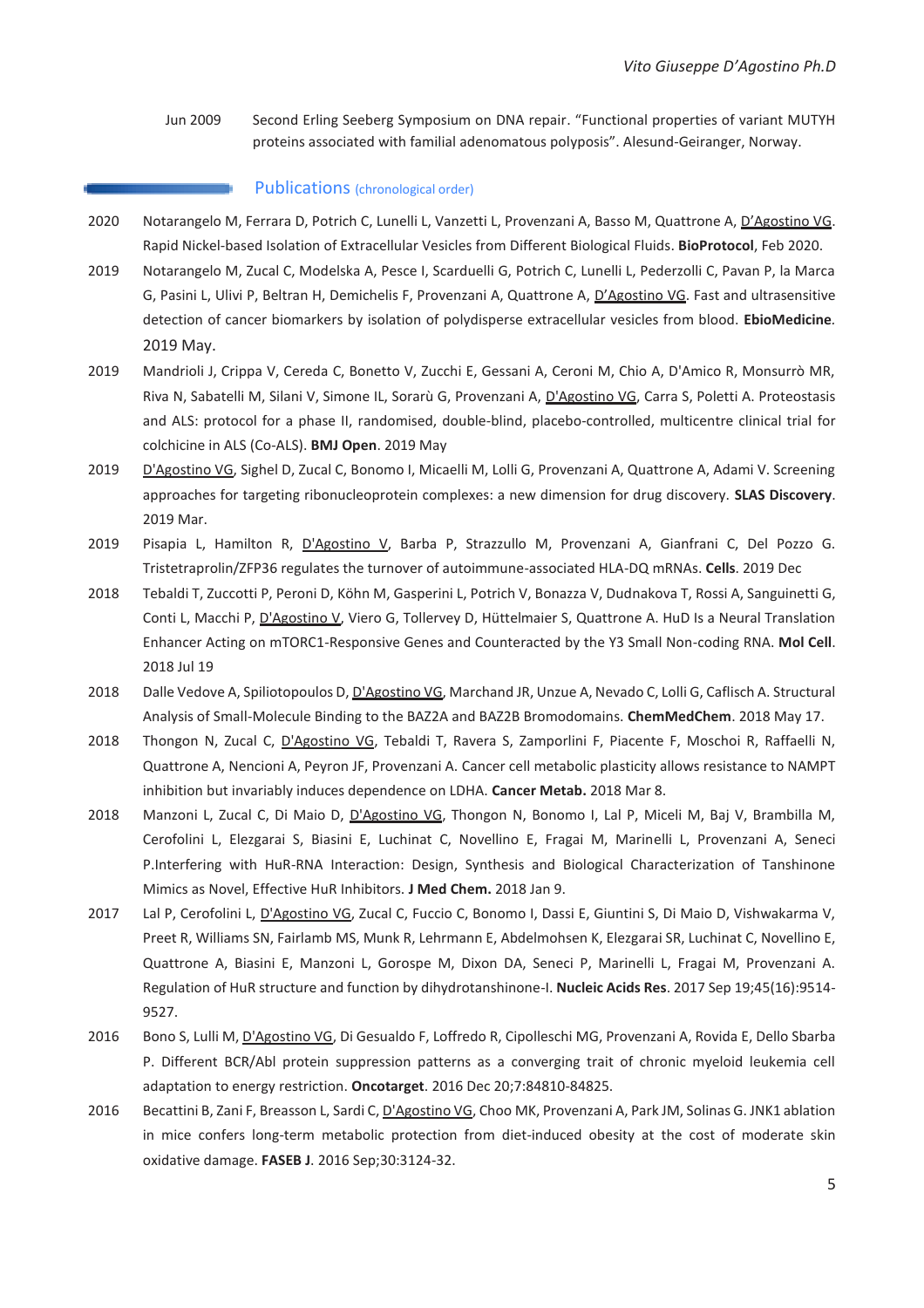- 2016 Latorre E\*, Carelli S\*, Raimondi I, D'Agostino V, Castiglioni I, Zucal C, Moro G, Luciani A, Ghilardi G, Monti E, Inga A, Di Giulio A, Gorio A, Provenzani A*. The ribonucleic complex HuR-MALAT1 represses CD133 expression and suppresses epithelial-mesenchyme transition in breast cancer*. **Cancer Research**. 2016 May 1;76:2626-36.
- 2016 Thongon N, Castiglioni I, Zucal C, Latorre E, D'Agostino V, Bauer I, Pancher M, Ballestrero A, Feldmann G, Nencioni A, Provenzani A. *The GSK3β inhibitor BIS I reverts YAP-dependent EMT signature in PDAC cell lines by decreasing SMADs expression level.* **Oncotarget**. 2016 May 3;7:26551-66.
- 2016 Crippa V\*, D'Agostino VG\*, Cristofani R, Rusmini P, Cicardi ME, Messi E, Loffredo R, Pancher M, Piccolella M, Galbiati M, Meroni M, Cereda C, Carra S, Provenzani A, Poletti A. *Transcriptional induction of the heat shock protein B8 mediates the clearance of misfolded proteins responsible for motor neuron diseases*. **Scientific Reports**. 2016 Mar 10;6:22827.
- 2015 D'Agostino VG, Lal P, Mantelli B, Tiedje C, Zucal C, Thongon N, Gaestel M, Latorre E, Marinelli L, Seneci P, Amadio M, Provenzani A. *Dihydrotanshinone-I interferes with the RNA-binding activity of HuR affecting its posttranscriptional function*. **Scientific Reports**. 2015 Nov 10;5:16478.
- 2015 Zucal C\*, D'Agostino VG\*, Casini A, Mantelli B, Thongon N, Soncini D, Caffa I, Cea M, Ballestrero A, Quattrone A, Indraccolo S, Nencioni A, Provenzani A. *EIF2A-dependent translational arrest protects leukemia cells from the energetic stress induced by NAMPT inhibition*. **BMC Cancer**. 2015 Nov 5;15(1):855.
- 2015 Caffa I, D'Agostino V, Damonte P, Soncini D, Cea M, Monacelli F, Odetti P, Ballestrero A, Provenzani A, Longo VD, Nencioni A. *Fasting potentiates the anticancer activity of tyrosine kinase inhibitors by strengthening MAPK signaling inhibition*. **Oncotarget**. 2015 May 20;6(14):11820-32.
- 2015 Zucal C\*, D'Agostino VG\*, Loffredo R, Mantelli B, Thongon N, Lal P, Latorre E, Provenzani A. *Targeting the multifaceted HuR protein, benefits and caveats*. **Curr Drug Targets**. 2015;16(5):499-515.
- 2014 Soncini D, Caffa I, Zoppoli G, Cea M, Cagnetta A, Passalacqua M, Mastracci L, Boero S, Montecucco F, Sociali G, Lasigliè D, Damonte P, Grozio A, Mannino E, Poggi A, D'Agostino VG, Monacelli F, Provenzani A, Odetti P, Ballestrero A, Bruzzone S, Nencioni A. *Nicotinamide phosphoribosyltansferase promotes epithelial-tomesenchymal transition as a soluble factor independent of its enzymatic activity*. **J Biol Chem**. 2014;10.
- 2013 D'Agostino VG, Adami V, Provenzani A. *A Novel High Throughput Biochemical Assay to Evaluate the HuR Protein-RNA Complex Formation*. **PLoS One**. 2013;8(8):e72426.
- 2013 Viiri J, Amadio M, Marchesi N, Hyttinen JM, Kivinen N, Sironen R, Rilla K, Akhtar S, Provenzani A, D'Agostino VG, Govoni S, Pascale A, Agostini H, Petrovski G, Salminen A, Kaarniranta K. *Autophagy Activation Clears ELAVL1/HuR-Mediated Accumulation of SQSTM1/p62 during Proteasomal Inhibition in Human Retinal Pigment Epithelial Cells*. **PLoS One**. 2013 Jul 29;8(7):e69563.
- 2012 Venesio T, Balsamo A, D'Agostino VG, Ranzani GN. *MUTYH-associated polyposis (MAP), the syndrome implicating base excision repair in inherited predisposition to colorectal tumors*. **Front Oncol**. 2012;2:83.
- 2010 D'Agostino VG, Minoprio A, Torreri P, Marinoni I, Bossa C, Petrucci TC, Albertini AM, Ranzani GN, Bignami M, Mazzei F. *Functional analysis of MUTYH mutated proteins associated with familial adenomatous polyposis*. **DNA Repair** (Amst). 2010 Jun 4;9(6):700-7.
- 2010 Molatore S, Russo MT, D'Agostino VG, Barone F, Matsumoto Y, Albertini AM, Minoprio A, Degan P, Mazzei F, Bignami M, Ranzani GN. *MUTYH mutations associated with familial adenomatous polyposis: functional characterization by a mammalian cell-based assay*. **Hum Mutat**. 2010 Feb;31(2):159-66.
- 2009 Di Pietro C, Ragusa M, Barbagallo D, Duro LR, Guglielmino MR, Majorana A, Angelica R, Scalia M, Statello L, Salito L, Tomasello L, Pernagallo S, Valenti S, *D'Agostino V*, et al. *The apoptotic machinery as a biological complex system: analysis of its omics and evolution, identification of candidate genes for fourteen major types of cancer, and experimental validation in CML and neuroblastoma*. **BMC Med Genomics**. 2009 Apr 30;2:20.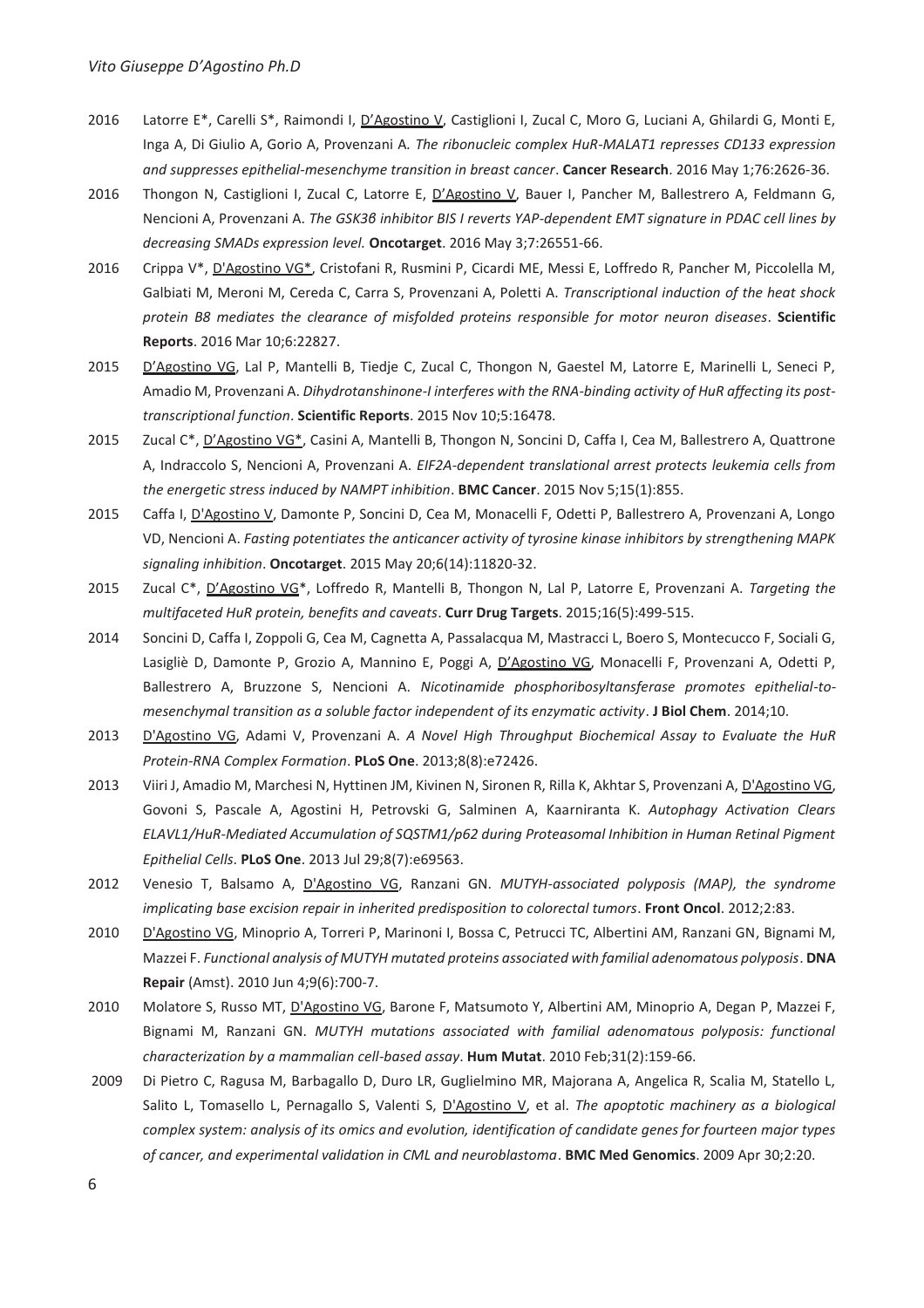

#### INFORMAZIONI PERSONALI Romina Belli



 $\searrow$ 

**ESPERIENZA PROFESSIONALE**  2013-presente Staff scientist Presso CIBIO, UniTn Posizione Manager della Piattaforma di Spettrometria di massa e Proteomica. Gestione della facility, compreso il budget (con firma del direttore), dei sistemi cromatografia liquida e spettrometri di massa, comrpesa manutanzione ordinaria, e gestione dell'utenza. 1997-2008 Tecnico responsabile di laboratorio Presso Dipartimento di Meccanica Strutturale (1997-2001) e Fisica (2001-2008) , UniTn. Posizione Responsabile del laboratorio di Microscopia Elettronica a Scanzione e spettroscopia a dispersione di energia 1992-1997 Senion Tecnico Presso Dipartimento di Meccanica Strutturale, UniTn Posizione Tecnico nel laboratorio di Microscopia Elettronica a Scanzione e spettroscopia a dispersione di energia 1989-1992 Tecnico Presso Dipartimento di Meccanica Strutturale, UniTn Posizione Tecnico nel laboratorio di Controllo qualità di rivestimenti creati con il plasma

#### **ISTRUZIONE**

## 2008-2013 Ph.D. in Enviromental Science Università di Newcastle (NSW, Australia) ▪ Specializzazione: Amalisi paleoclimatica e geochimica con l'uso di tecniche spettrometriche e metodi innovativi *Nota: il periodo comprende congedo per maternità e congedo parentale (2010)* 2002-2005 B.Sc. cum laude in Scienze dei Beni Archeologici Università di Trento (Trento, Italia)

▪ Specializzazione: Studio archeometrico di reperti archeologici con implizacioni paleoclimatologiche

#### 1984-1989 Diploma in Chimica Industriale

Istituto tecnico Industiale Statale (Trento , Italia)

▪ Specializzazione: Chimica inorganica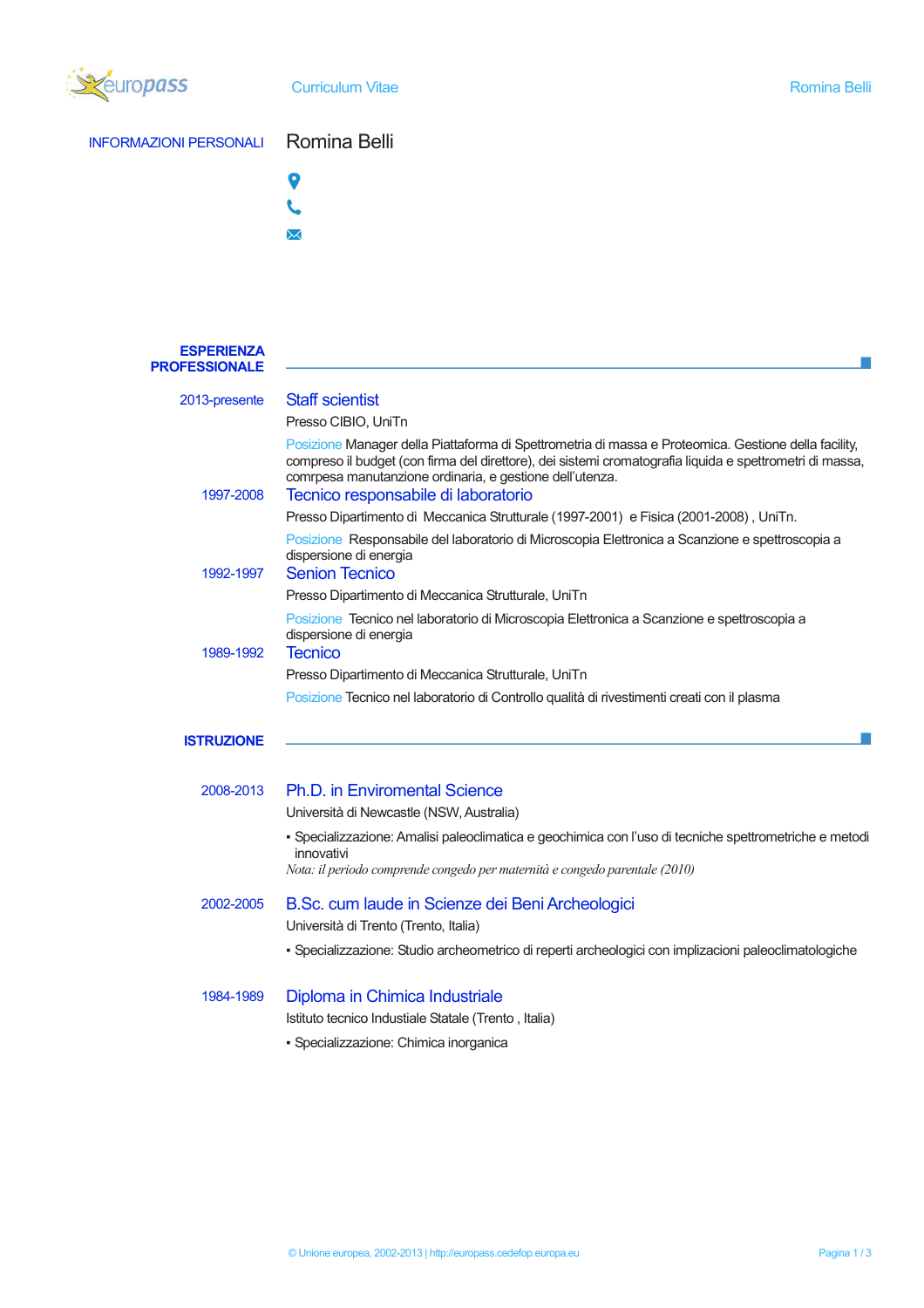

**CORSI di FORMAZIONE specifici** 

| 2018 | Targeted Proteomics: Experimental Design and Data Analysis (5) |
|------|----------------------------------------------------------------|
|      | days)                                                          |

- Presso: CRG Barcellona (Spagna)
- Organizzato da: EMBO

#### ERASMUS+ (10 days)

▪ Presso: Max Delbrück Center for Molecular Medicine -Berlin, Cell Signaling and Mass Spectrometry, Prof. Selbach

#### 2017 Advanced Orbitrap Fusion Mass Spectrometers (3 days)

- Presso: Nostra sede
- Organizzato da: Thermo Scientific

#### Lipid Analysis on an Orbitrap Fusion Tribid Mass Spectrometer (3 days)

- Presso: Nostra sede
- Organizzato da: Thermo Scientific

#### Orbitrap Fusion Mass Spectrometers (3 days)

▪ Presso: Nostra sede

2016

▪ Organizzato da: Thermo Scientific

#### ERASMUS+ (10 days)

▪ Presso: Max Delbrück Center for Molecular Medicine -Berlin, Cell Signaling and Mass Spectrometry, Prof. Selbach

#### 2014 Proteomic and Mass Spectrometry Course

▪ Presso: Max Delbrück Center for Molecular Medicine -Berlin, Prof. G. Dittmar ▪ Organizzato da: Prof. G. Dittmar , Mass Spectrometry Core Facility

#### ERASMUS+ (5 days)

▪ Presso: Max Delbrück Center for Molecular Medicine -Berlin, Cell Signaling and Mass Spectrometry, Prof. Selbach

#### 2013 7<sup>th</sup> European Summer School in Advanced Proteomics (6 days)

- Presso: Kloster Neustift (Bressanone, Italia)
- Organizzato da: University of Göttingen, University of München, Medizinisches Proteom Center

#### 2011 Quaternary Techniques Short Course (2 days)

- Presso: GNS Science (Wellington, NZ)
- Organizzato da: GNS Science

#### 2008 2 2<sup>nd</sup> Cheiron School in Synchrotron Radiation (10 days)

- Presso: Japanese Synchrotron Radiation Spring-8 (Hyogo, Japan)
- Organizzato da: Japanese Synchrotron Radiation Spring-8

### 1997 Qualitative X-Ray Microanalysis of Bulk specimens and Particles Advanced Course (5 days)

- Presso: Lehigh University of Bethlehem (PA, USA)
- Organizzato da: Lehigh University of Bethlehem

### 1994 Spring School in Electron Microscopy (5 days)

- Presso: Royal Microscopical Society (Oxford, UK)
- Organizzato da: Royal Microscopical Society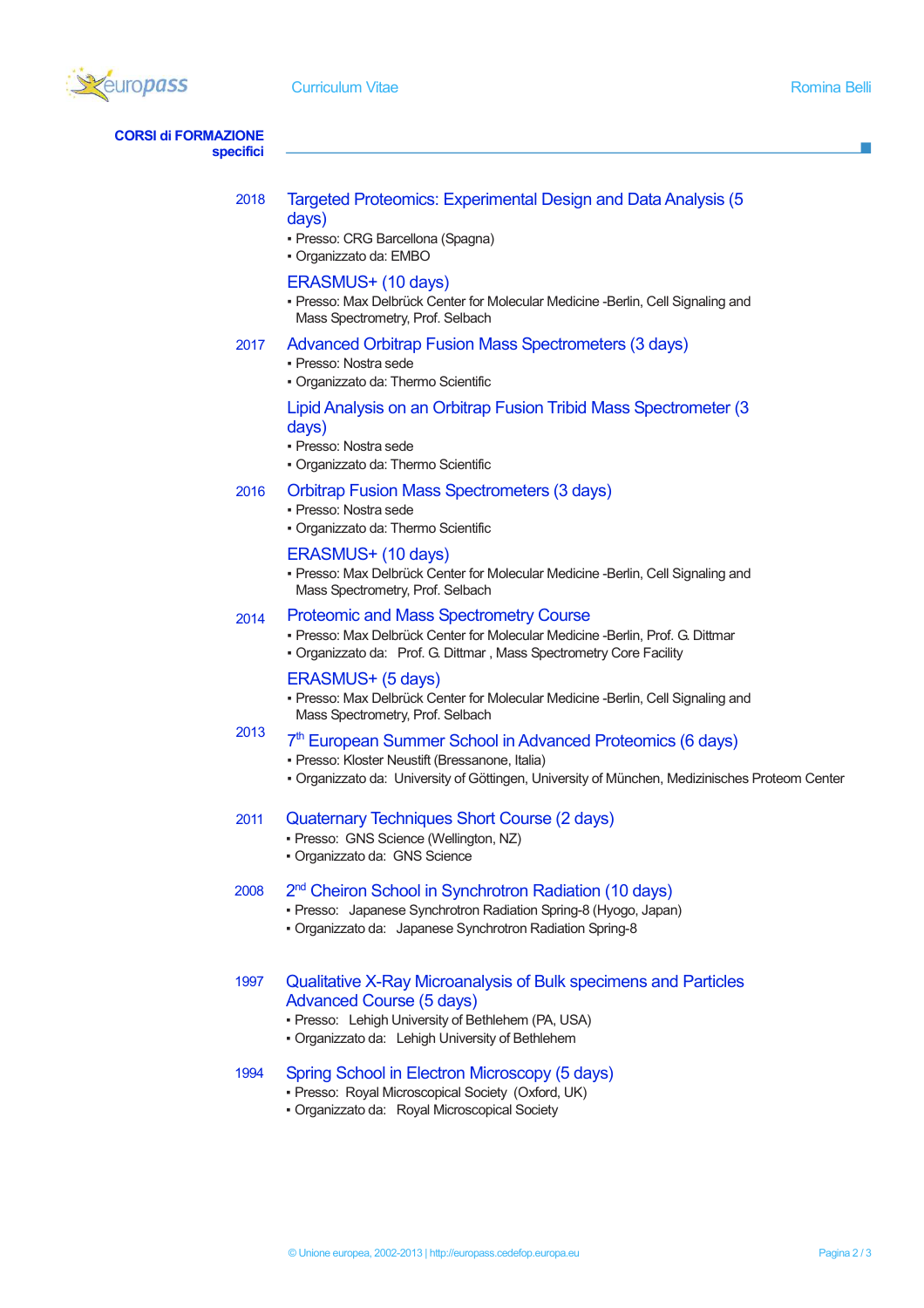

| PERSONAL INFORMATION          | Cristina Del Bianco                                                                                                                                                                                                                                                 |                      |                    |                          |                |
|-------------------------------|---------------------------------------------------------------------------------------------------------------------------------------------------------------------------------------------------------------------------------------------------------------------|----------------------|--------------------|--------------------------|----------------|
| <b>WORK EXPERIENCE</b>        |                                                                                                                                                                                                                                                                     |                      |                    |                          |                |
| 09/12/2015-ad oggi            | PTA a tempo indeterminato<br>CIBIO, Università di Trento, Trento (Italy)                                                                                                                                                                                            |                      |                    |                          |                |
|                               | Protein Technology Facility Manager                                                                                                                                                                                                                                 |                      |                    |                          |                |
| 04/05/2009-06/12/2015         | Assegnista di ricerca<br>CIBIO, Università di Trento, Trento (Italy)                                                                                                                                                                                                |                      |                    |                          |                |
|                               | Supervisor Alessandro Quattrone                                                                                                                                                                                                                                     |                      |                    |                          |                |
| 01/04//2005-31/03/2008        | <b>Postdoctoral fellow</b><br>HFSP Postdoctoral fellow, Harvard Medical School and Brigham and Women Hospital, Boston (USA)<br>Supervisor Stephen Blacklow.                                                                                                         |                      |                    |                          |                |
| <b>EDUCATION AND TRAINING</b> |                                                                                                                                                                                                                                                                     |                      |                    |                          |                |
| 31/01/2005                    | Ph.D. in Structural Biology                                                                                                                                                                                                                                         |                      |                    |                          |                |
|                               | Università di Firenze, Firenze (Italy)<br>International PhD in Structural Biology, conferito da Università di Firenze, University of Frankfurt and<br>Univeristy of Utrecht. Tesi: Conformational Dynamics of Metalloproteins and their Functional<br>Implications. |                      |                    |                          |                |
|                               | Relatore: Prof. Claudio Luchinat                                                                                                                                                                                                                                    |                      |                    |                          |                |
| 18/05/2001                    | Laurea in Chimica<br>Università La Sapienza, Roma (Italy)                                                                                                                                                                                                           |                      |                    |                          |                |
|                               | Tesi: Sintesi di oligonucleotidi modificati con gruppi chelanti e loro applicazioni.<br>Relatori: Dott. Luciano Cellai e Prof. Mario Brufani<br>Voto: 110/110                                                                                                       |                      |                    |                          |                |
| <b>PERSONAL SKILLS</b>        |                                                                                                                                                                                                                                                                     |                      |                    |                          |                |
| Mother tongue(s)              | Italian                                                                                                                                                                                                                                                             |                      |                    |                          |                |
| Other language(s)             |                                                                                                                                                                                                                                                                     | <b>UNDERSTANDING</b> |                    | <b>SPEAKING</b>          | <b>WRITING</b> |
|                               | Listening                                                                                                                                                                                                                                                           | <b>Reading</b>       | Spoken interaction | <b>Spoken production</b> |                |
| English                       | C <sub>2</sub>                                                                                                                                                                                                                                                      | C <sub>2</sub>       | C <sub>2</sub>     | C <sub>2</sub>           | C <sub>2</sub> |

Levels: A1 and A2: Basic user - B1 and B2: Independent user - C1 and C2: Proficient user Common European Framework of Reference for Languages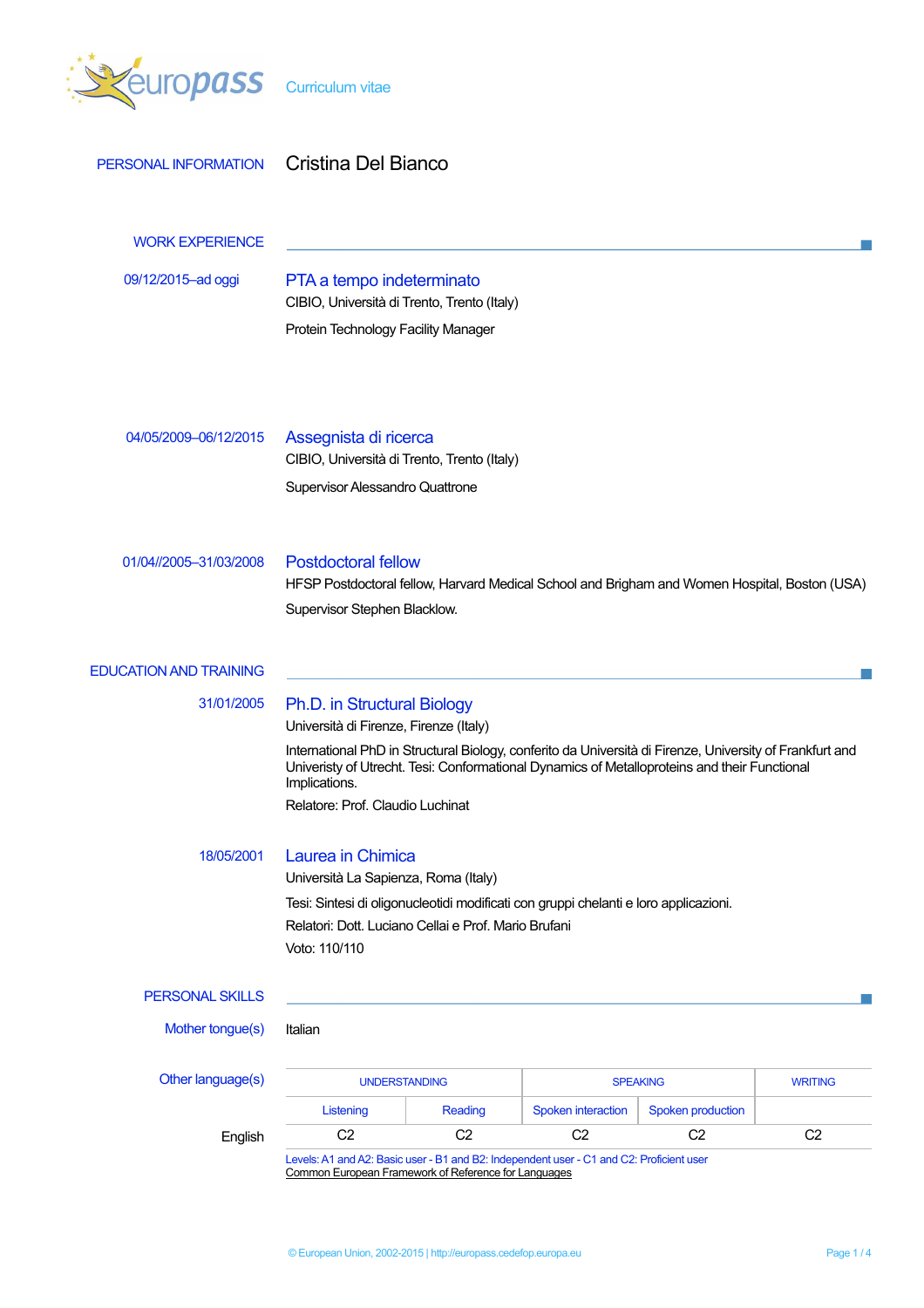#### **ADDITIONAL INFORMATION**

| Esperienza di insegnamento | Affidamento con titolarità:<br>Biologia Sintetica, corso di laurea in scienze e tecnologie biomolecolari AA 2016-2015, 2014-2015,<br>2013-2014.                  |
|----------------------------|------------------------------------------------------------------------------------------------------------------------------------------------------------------|
|                            | Biochimica, University of Colorado, Denver, CHEM 3810, AA 2007-2008, AA 2008-2009.<br>Chimica Organica, University of Colorado, Denver, CHEM 3411, AA 2008-2009. |
|                            | Chimica Generale, CHE 1800, Metropolitan State College, Denver, Colorado, AA 2008-2009                                                                           |
|                            | Principi di Chimica, CHE 1100, Metropolitan State College, Denver, Colorado, AA 2008-2009.                                                                       |
|                            |                                                                                                                                                                  |
| <b>Publications</b>        | Articoli Pubblicati/Peer-reviewed Publications                                                                                                                   |

1) Fabio Digiacomo, Gabriele Girelli, Bruno Aor, Caterina Marchioretti, Michele Pedrotti, Thomas Perli, Emil Tonon, Viola Valentini, Damiano Avi, Giovanna Ferrentino, Andrea Dorigato, Paola Torre, Olivier Jousson, Sheref S Mansy, Cristina Del Bianco\* (2014), Ethylene-producing bacteria that ripen fruit. ACS Synthetic Biology 3, 935-8.

2) Roberta Lentini, Silvia Perez Santero, Fabio Chizzolini, Dario Cecchi, Jason Fontana, Marta Marchioretto, Cristina Del Bianco, Jessica L Terrell, Amy C Spencer, Laura Martini, Michele Forlin, Michael Assfalg, Mauro Dalla Serra, William E Bentley, Sheref S Mansy (2014) Integrating artificial with natural cells to translate chemical messages that direct E. coli behavior. Nature Communications 5, 4012.

3) Roberta Lentini, Michele Forlin, Laura Martini, Cristina Del Bianco, Amy C. Spencer, Domenica Torino, Sheref S. Mansy (2013) Fluorescent proteins and in vitro genetic organization for cell-free synthetic biology. ACS Synthetic Biology 2, 482-9.

4) Cristina Del Bianco, Sheref S. Mansy (2012) Nonreplicating Protocells. Accounts of Chemical Research 45, 2125-30.

5) Domenica Torino, Cristina Del Bianco, Lindsey A. Ross, Jennifer L. Ong, Sheref S. Mansy (2011). Intravesicle isothermal DNA replication, BMC Research Notes 4, ISSN: 1756-0500, doi: 10.1186/1756-0500-4-128

6) Cristina Del Bianco\*, Anastasia Vedenko, Sung H Choi, Mike F. Berger, Leyla Shokr, Martha L. Bulyk, Stephen C. Blacklow (2010) Notch and MAML-1 Complexation Do Not Detectably Alter the DNA Binding Specificity of the Transcription Factor CSL. PLoS One 5, e15034.

7) Raymond E. Moellering, Melanie Cornejo, Cristina Del Bianco, Michael Hancock, Jon C. Aster, Stephen C. Blacklow, D. Gary Gilliland, Gregory L. Verdine, and James E. Bradner (2009) Direct Inhibition of the Notch Transcription Factor Complex. Nature 462, 182-8.

8) Cristina Del Bianco\*, Jon Aster and Stephen C. Blacklow (2008) Mutational and energetic studies of Notch1 transcription complexes. J Mol Biol 376, 131-40.

9) Terry C. Fang, Yumi Yashiro-Ohtani, Cristina Del Bianco, Dawson M. Knoblock, Stephen C. Blacklow, and Warren S. Pear (2007) Notch directly regulates Gata3 expression during T helper 2 cell differentiation. Immunity 27, 100-110.

10) Benedikt Dolderer, Hartmut Echner, Alexander Beck, Hans-Jürgen Hartmann, Ulrich Weser, Claudio Luchinat and Cristina Del Bianco (2007) Coordination of three and four Cu(I) to the alpha- and beta-domain of vertebrate Zn-metallothionein-1, respectively, induces significant structural changes. FEBS J 274, 2349-2362.

11) Andrew P. Weng, John M. Millholland, Yumi Yashiro-Ohtani, Marie Laure Arcangeli, Arthur Lau, Carol Wai, Cristina Del Bianco, Carlos G. Rodriguez, Hong Sai, John Tobias, Yueming Li, Michael S.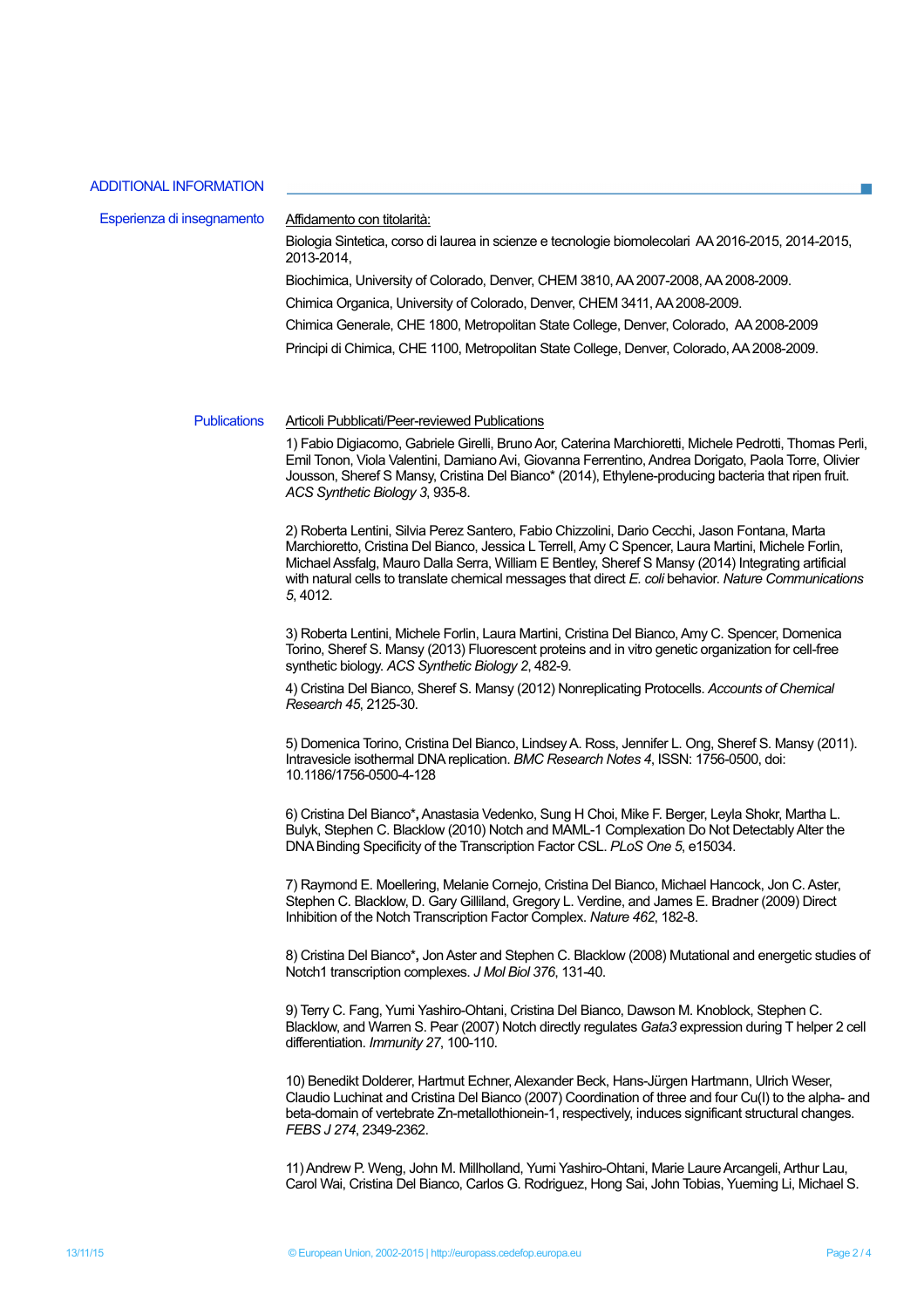

Wolfe, Cathy Shachaf, Dean Felsher, Stephen C, Blacklow, Warren S, Pear, and Jon C, Aster (2006) c-Myc is an important direct target of Notch1 in T-cell acute lymphoblastic leukemia/lymphoma. Genes Dev 20, 2096-2109.

12) Vito Calderone, Benedikt Dolderer, Hans-Juergen Hartmann, Hartmut Echner, Claudio Luchinat, Cristina Del Bianco, Stefano Mangani, and Ulrich Weser (2005) The crystal structure of Yeast Copper Thionein: The solution of a long lasting enigma. Proc Natl Acad Sci USA 102, 51-56

13) Elena Babini, Ivano Bertini, Francesco Capozzi, Cristina Del Bianco\*, Dominik Hollender, Tamas Kiss, Claudio Luchinat, Alessandro Quattrone (2004) Solution structure of human b-parvalbumin and structural comparison with its paralog a- parvalbumin and with their rat orthologs. Biochemistry 43,16076-16085.

14) Cesare Giordano, Cristina Del Bianco\*, Sara Faini, Anna Napoli, Giovanni Sindona, and Luciano Cellai (2004) Synthesis of Metal-Chelating Deoxycytidine-Analogue Phosphoramidites for the Automatic Synthesis of Labeled Oligonucleotides. Synthesis 11, 1835-1843.

15) Sourajit M. Mustafi, Sulakshana Mukherjee, Kandala V. R. Chary, Cristina Del Bianco, and Claudio Luchinat (2004) Energetics and Mechanism of Ca<sup>2+</sup> displacement by lanthanides in a calcium binding protein. Biochemistry 43, 9320-9331.

16) Irfan Baig, Ivano Bertini, Cristina Del Bianco\*, Yogesh K. Gupta, Yong Min Lee, Claudio Luchinat, and Alessandro Quattrone (2004) Paramagnetism-Based Refinement Strategy for the Solution Structure of Human α-Parvalbumin. Biochemistry 43, 5562-5573.

17) Ivano Bertini, Cristina Del Bianco, Iannis Gelis, Nikolaos Katsaros, Claudio Luchinat, Giacomo Parigi, Massimiliano Peana, Alessandro Provenzani, and Maria Antonietta Zoroddu (2004) Experimentally Exploring the Conformational Space Sampled by Domain Reorientation in Calmodulin. Proc Natl Acad Sci USA 101, 6841-6846.

18) Ivano Bertini, J. A. Cowan, Cristina Del Bianco\*, Claudio Luchinat, and Sheref S. Mansy (2003) Thermotoga maritima IscU. Structural Characterization and Dynamics of a New Class of Metallochaperone. J Mol Biol 331, 907-924.

19) Claudio Luchinat, Cristina Del Bianco\*, Benedikt Dolderer, Hartmut Echner, Hans-Juergen Hartmann, W. Voelter, and Ulrich Weser (2003) The Cu(I)<sub>7</sub> Cluster in Yeast Copper Thionein Survives Major Shortening of the Polypeptide Backbone as Deduced from Electronic Absorption, Circular Dichroism, Luminescence and <sup>1</sup>H-NMR. J Biol Inorg Chem 8, 353-359.

#### Articoli didattici/Educational Papers

20) Cristina Del Bianco\*, Domenica Torino, Sheref S Mansy, (2014) Vesicle Stability and Dynamics: An Undergraduate Biochemistry Laboratory. Journal of Chemical Education 91, 1228-1231.

21) Cristina Del Bianco\* (2010) Building a cell map as an active learning tool in a biochemistry course. Journal of Chemical Education 87, 790-792.

#### Capitoli di libro/Book Chapters

22) Cristina Del Bianco & Sheref S. Mansy (2010) Minimal Genomes and Minimal Cells. in Biologia sintetica, p. 267-284. Ed. Gruppo Nazionale di Bioingegneria. Patron Editore.

23) Sheref S. Mansy & Cristina Del Bianco (2010) Heterotrophic Model Protocells. In: J. Seckbach. Genesis - In The Beginning: Precursors of Life, Chemical Models and Early Biological Evolution, p. 709-722, Ed. Springer.

**Honours and awards** Human Frontier Science Program Long-Term Fellowship, 1 Aprile 2005 - 31 Marzo 2008. Numero di fellowship: LT00390/2005-L. Titolo della fellowship "Biochemical Studies on the transcriptional temary complex involved in notch signaling." Durata 3 anni.